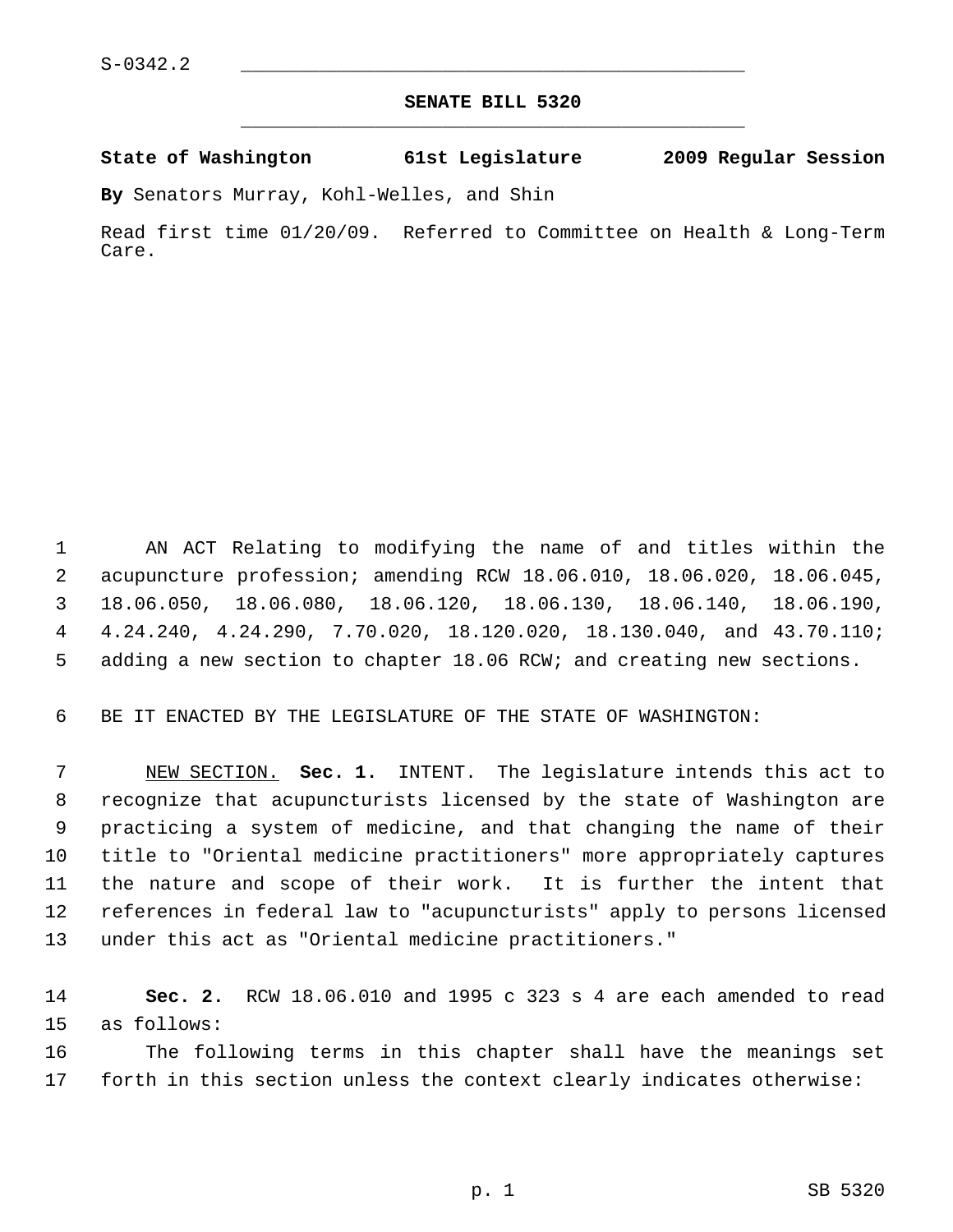1 (1) (("Acupuncture")) "Oriental medicine" means a health care 2 service based on an Oriental system of medical theory utilizing 3 Oriental diagnosis and treatment to promote health and treat organic or 4 functional disorders ((by treating specific acupuncture points or 5 meridians. Acupuncture)). Oriental medicine is also commonly known as 6 acupuncture, traditional Chinese medicine, traditional Oriental 7 medicine, or east Asian medicine. Oriental medicine includes the 8 following ((techniques)) modalities: 9 (a) Use of acupuncture needles to stimulate acupuncture points and 10 meridians; 11 (b) Use of electrical, mechanical, or magnetic devices to stimulate 12 acupuncture points and meridians; 13 (c) Moxibustion; 14 (d) Acupressure; 15 (e) Cupping; 16 (f) Dermal friction technique; 17 (g) Infra-red; 18 (h) Sonopuncture; 19 (i) Laserpuncture; 20 (j) Point injection therapy (aquapuncture); and 21 (k) Dietary advice based on Oriental medical theory provided in 22 conjunction with (( $\text{techniques}$ )) modalities under (( $\text{+a}$ ) through  $\text{+i}$ )) 23 this ((subsection)) section. 24 (2) (("Acupuncturist")) "Oriental medicine practitioner" means a 25 person licensed under this chapter. 26 (3) "Department" means the department of health. 27 (4) "Secretary" means the secretary of health or the secretary's 28 designee. 29 **Sec. 3.** RCW 18.06.020 and 1995 c 323 s 5 are each amended to read 30 as follows: 31 (1) No one may hold themselves out to the public as an 32 acupuncturist or ((<del>licensed acupuncturist</del>)) Oriental medicine 33 practitioner or any derivative thereof which is intended to or is 34 likely to lead the public to believe such a person is an acupuncturist 35 or ((<del>licensed acupuncturist</del>)) Oriental medicine practitioner unless 36 licensed as provided for in this chapter.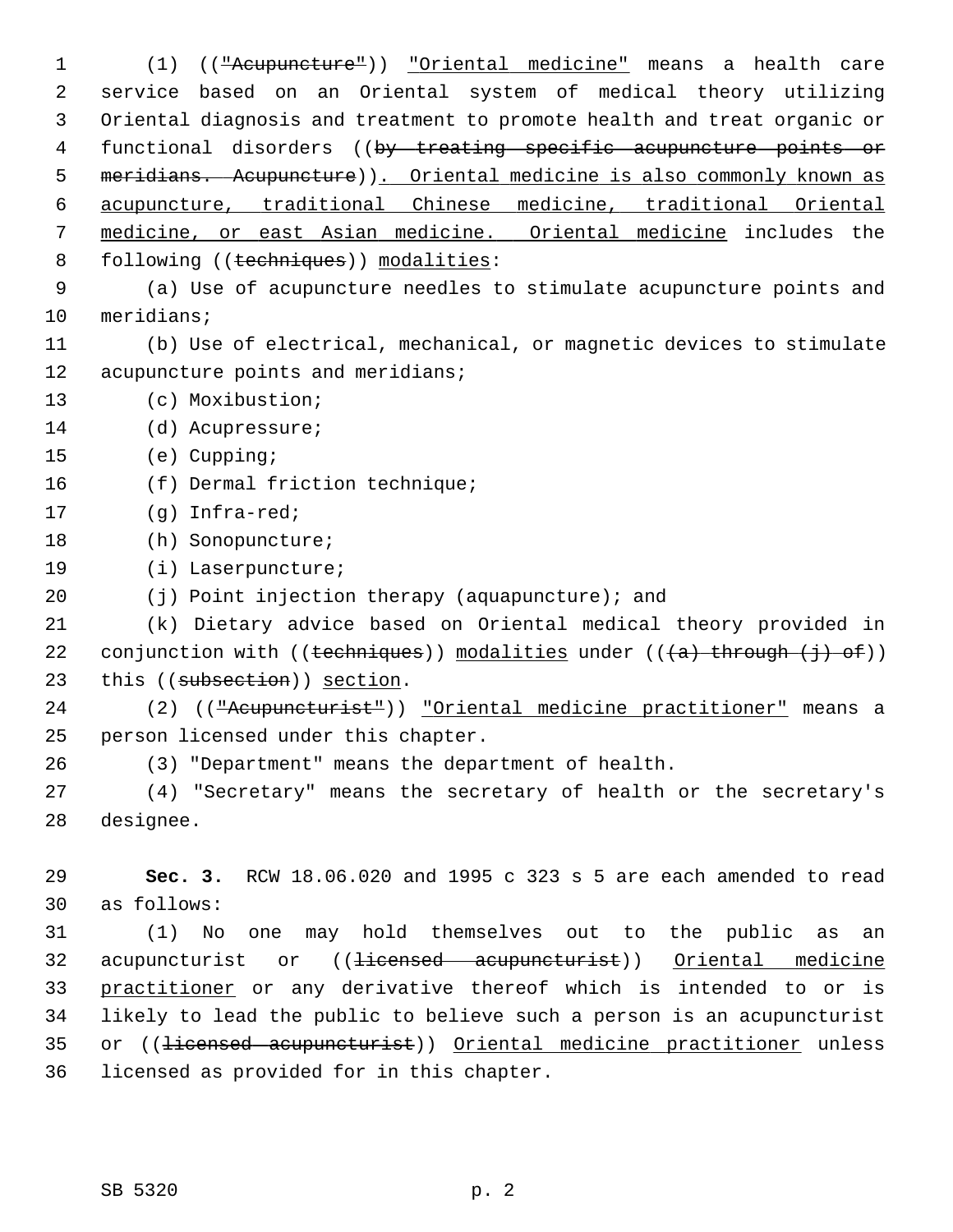1 (2) A person may not practice Oriental medicine, including 2 acupuncture, if the person is not licensed under this chapter.

 3 (3) No one may use any configuration of letters after their name 4 (including Ac. or OMP) which indicates a degree or formal training in 5 Oriental medicine, including acupuncture, unless licensed as provided 6 for in this chapter.

 7 (4) The secretary may by rule proscribe or regulate advertising and 8 other forms of patient solicitation which are likely to mislead or 9 deceive the public as to whether someone is licensed under this 10 chapter. Only a person licensed as an Oriental medicine practitioner 11 under this chapter may also refer to himself or herself as an 12 acupuncturist.

 (5) Any person licensed as an acupuncturist under this chapter prior to the effective date of this act must, at the date of their next license renewal date, be given the title Oriental medicine practitioner.

17 **Sec. 4.** RCW 18.06.045 and 1995 c 323 s 6 are each amended to read 18 as follows:

19 Nothing in this chapter shall be construed to prohibit or restrict: 20 (1) The practice by an individual credentialed under the laws of 21 this state and performing services within such individual's authorized 22 scope of practice;

23 (2) The practice by an individual employed by the government of the 24 United States while engaged in the performance of duties prescribed by 25 the laws of the United States;

26 (3) The practice by a person who is a regular student in an 27 educational program approved by the secretary, and whose performance of 28 services is pursuant to a regular course of instruction or assignments 29 from an instructor and under the general supervision of the instructor;

30 (4) The practice of ((acupuncture)) Oriental medicine by any person 31 credentialed to perform ((acupuncture)) Oriental medicine services in 32 any other jurisdiction where such person is doing so in the course of 33 regular instruction of a school of Oriental medicine, including 34 acupuncture, approved by the secretary or in an educational seminar by 35 a professional organization of acupuncture, provided that in the latter 36 case, the practice is supervised directly by a person licensed under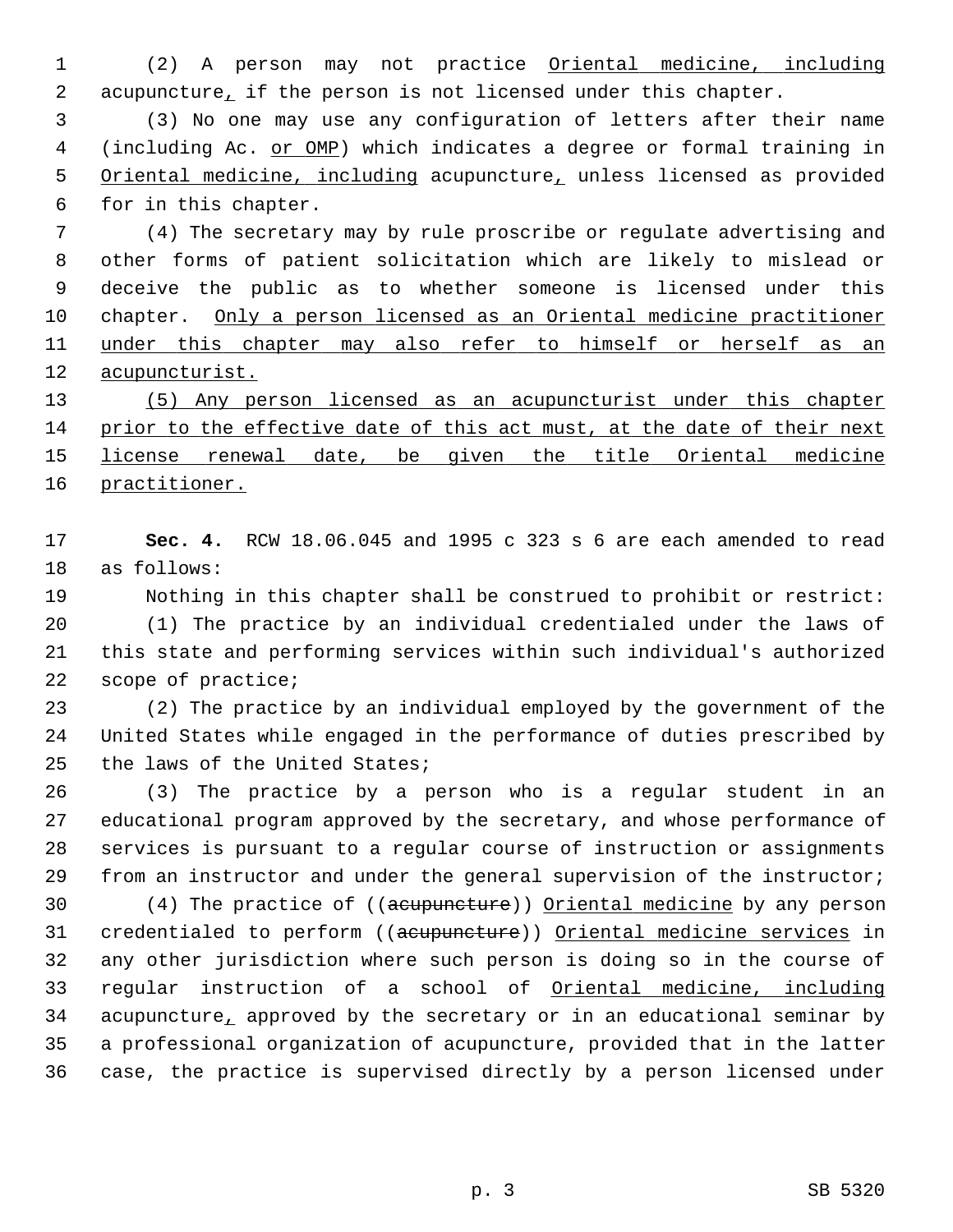1 this chapter or licensed under any other healing art whose scope of 2 practice includes ((acupuncture)) Oriental medicine;

 (5) The practice of Oriental medicine by any person credentialed to perform Oriental medicine, including acupuncture, in good standing in any other jurisdiction with standards equivalent with Washington state, where that person is doing so under a declared state of emergency in the course of administering emergency relief during a declared disaster, if the practice is supervised directly by a person licensed under this chapter.

10 **Sec. 5.** RCW 18.06.050 and 2004 c 262 s 2 are each amended to read 11 as follows:

12 Any person seeking to be examined shall present to the secretary at 13 least forty-five days before the commencement of the examination:

14 (1) A written application on a form or forms provided by the 15 secretary setting forth under affidavit such information as the 16 secretary may require; and

17 (2) Proof that the candidate has:

18 (a) Successfully completed a course, approved by the secretary, of 19 didactic training in basic sciences and Oriental medicine, including 20 acupuncture, over a minimum period of two academic years. The training 21 shall include such subjects as anatomy, physiology, microbiology, 22 biochemistry, pathology, hygiene, and a survey of western clinical 23 sciences. The basic science classes must be equivalent to those 24 offered at the collegiate level. However, if the applicant is a 25 licensed chiropractor under chapter 18.25 RCW or a naturopath licensed 26 under chapter 18.36A RCW, the requirements of this subsection relating 27 to basic sciences may be reduced by up to one year depending upon the 28 extent of the candidate's qualifications as determined under rules 29 adopted by the secretary;

30 (b) Successfully completed five hundred hours of clinical training 31 in acupuncture that is approved by the secretary.

32 **Sec. 6.** RCW 18.06.080 and 1995 c 323 s 7 are each amended to read 33 as follows:

34 (1) The secretary is hereby authorized and empowered to execute the 35 provisions of this chapter and shall offer examinations in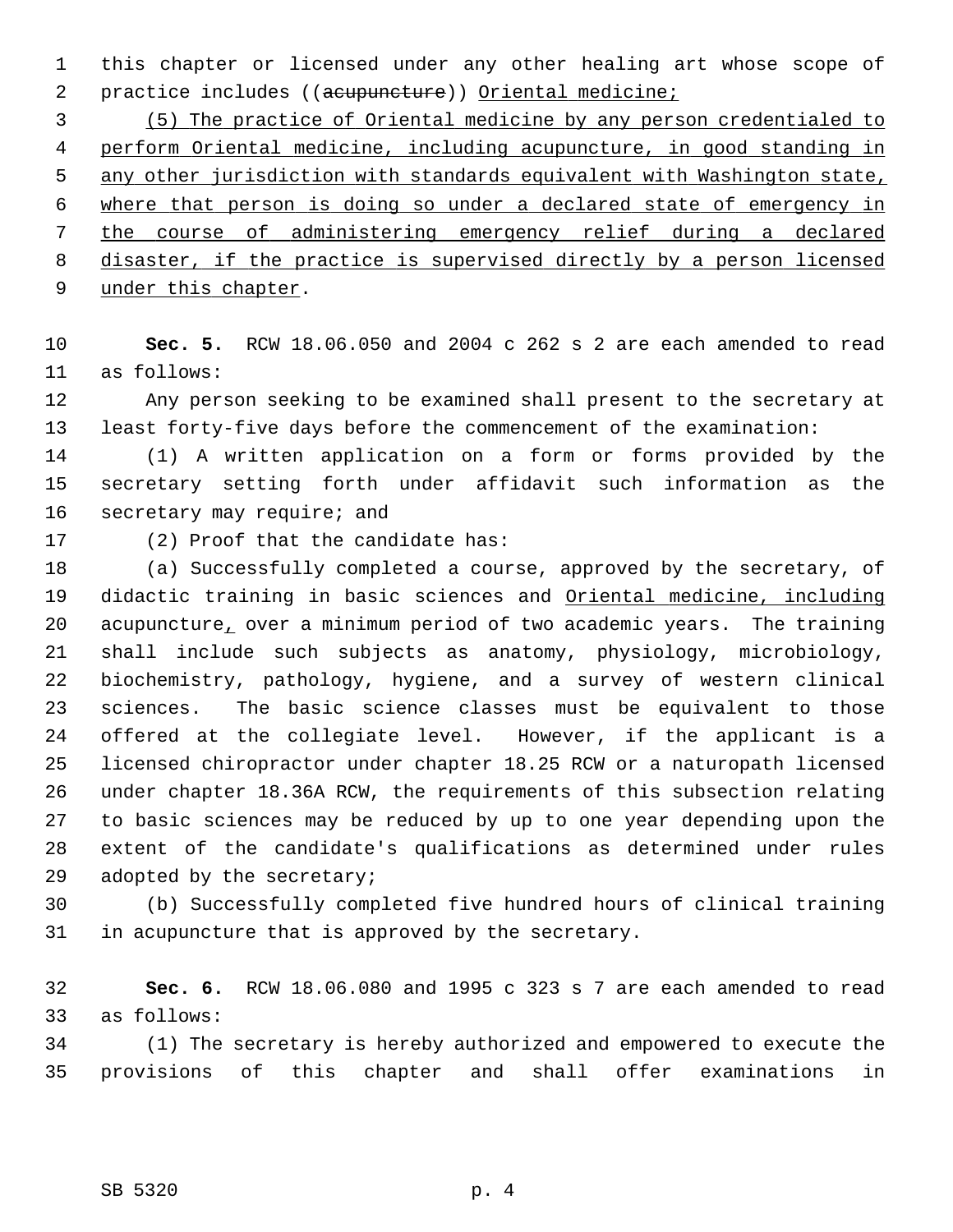1 ((acupuncture)) Oriental medicine at least twice a year at such times 2 and places as the secretary may select. The examination shall be a 3 written examination and may include a practical examination.

 4 (2) The secretary shall develop or approve a licensure examination 5 in the subjects that the secretary determines are within the scope of 6 and commensurate with the work performed by ((<del>licensed acupuncturists</del>)) 7 Oriental medicine practitioners and shall include but not necessarily 8 be limited to anatomy, physiology, microbiology, biochemistry, 9 pathology, hygiene, and acupuncture. All application papers shall be 10 deposited with the secretary and there retained for at least one year, 11 when they may be destroyed.

12 (3) If the examination is successfully passed, the secretary shall 13 confer on such candidate the title of ((<del>Licensed Acupuncturist</del>)) 14 Oriental Medicine Practitioner.

15  $((4)$  The secretary may appoint members of the profession to serve 16 in an ad hoc advisory capacity to the secretary in carrying out this 17 chapter. The members will serve for designated times and provide 18 advice on matters specifically identified and requested by the 19 secretary. The members shall be compensated in accordance with RCW 20 43.03.220 and reimbursed for travel expenses under RCW 43.03.040 and 21 43.03.060.

 $(5)$  The secretary, ad hoc committee members, or individuals acting in their behalf are immune from suit in a civil action based on any certification or disciplinary proceedings or other official acts 25 performed in the course of their duties.))

26 **Sec. 7.** RCW 18.06.120 and 1996 c 191 s 3 are each amended to read 27 as follows:

28 (1) Every person licensed ((in acupuncture)) under this chapter 29 shall comply with the administrative procedures and administrative 30 requirements for registration and renewal set by the secretary under 31 RCW 43.70.250 and 43.70.280.

32 (2) All fees collected under this section and RCW 18.06.070 shall 33 be credited to the health professions account as required under RCW 34 43.70.320.

35 **Sec. 8.** RCW 18.06.130 and 2003 c 53 s 121 are each amended to read 36 as follows: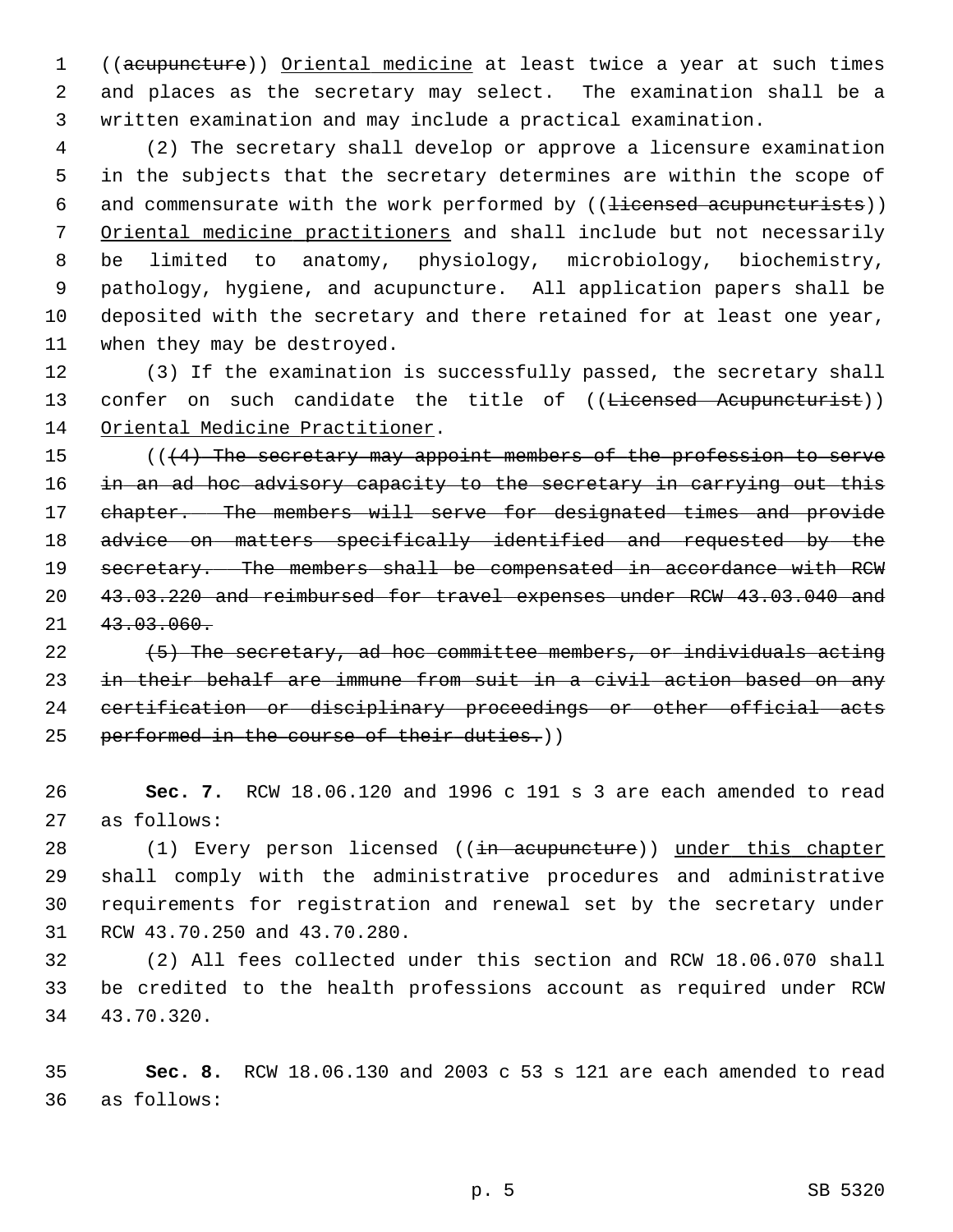1 (1) The secretary shall develop a form to be used by ((an 2 acupuncturist)) a person licensed under this chapter to inform the 3 patient of the ((acupuncturist's)) scope of practice and qualifications 4 of an Oriental medicine practitioner. All license holders shall bring 5 the form to the attention of the patients in whatever manner the 6 secretary, by rule, provides.

7 (2) A person violating this section is guilty of a misdemeanor.

 8 **Sec. 9.** RCW 18.06.140 and 2003 c 53 s 122 are each amended to read 9 as follows:

10 (1) ((Every licensed acupuncturist shall develop a written plan for 11 consultation, emergency transfer, and referral to other health care 12 practitioners operating within the scope of their authorized practices. 13 The written plan shall be submitted with the initial application for 14 licensure as well as annually thereafter with the license renewal fee 15 to the department. The department may withhold licensure or renewal of 16 licensure if the plan fails to meet the standards contained in rules 17 adopted by the secretary.

18  $(2)$ )) When ((the acupuncturist)) a person licensed under this 19 chapter sees patients with potentially serious disorders such as 20 cardiac conditions, acute abdominal symptoms, and such other 21 conditions, the ((acupuncturist)) person shall immediately request a 22 consultation or recent written diagnosis from a physician licensed 23 under chapter 18.71 or 18.57 RCW. ((<del>In the event that the patient with</del> 24 the disorder refuses to authorize such consultation or provide a recent 25 diagnosis from such physician, acupuncture treatment shall not be 26 continued.

 $(3)$   $(3)$   $(2)$  A person violating this section is guilty of a 28 misdemeanor.

29 **Sec. 10.** RCW 18.06.190 and 1995 c 323 s 13 are each amended to 30 read as follows:

31 The secretary may license a person without examination if such 32 person is credentialed as an ((acupuncturist)) Oriental medicine 33 practitioner in another jurisdiction if, in the secretary's judgment, 34 the requirements of that jurisdiction are equivalent to or greater than 35 those of Washington state.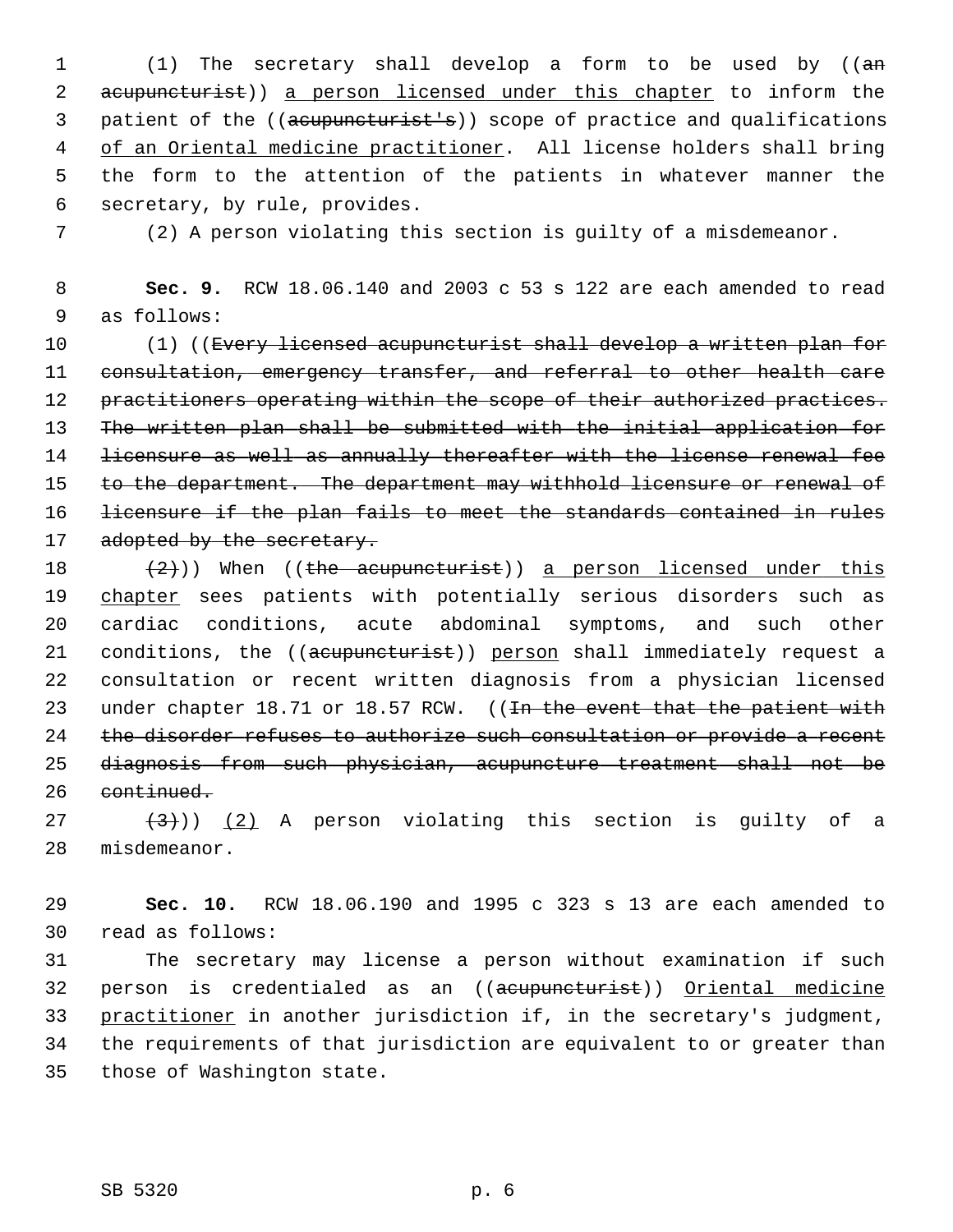1 NEW SECTION. **Sec. 11.** A new section is added to chapter 18.06 RCW 2 to read as follows:

 3 **ORIENTAL MEDICINE ADVISORY COMMITTEE.** (1) The secretary shall 4 appoint an Oriental medicine advisory committee of five members to 5 further the purposes of this chapter.

 6 (2) Four members of the committee must be licensed under this 7 chapter and reside in this state, must have not less than five years' 8 experience in Oriental medicine practice, must be actively engaged in 9 practice within two years of appointment, and must not be licensed 10 under chapter 18.71, 18.57, 18.36A, or 18.59 RCW. The fifth member 11 must be appointed from the public at large and must be a consumer whose 12 occupation does not include the administration of health activities or 13 the providing of health services and who has no material financial 14 interest in providing health care services.

15 (3) The committee may provide advice on matters specifically 16 identified and requested by the secretary, such as applications for 17 licenses.

18 (4) The committee may be requested by the secretary to recommend an 19 examination required for licensure under this chapter.

20 (5) The committee, at the request of the secretary, may recommend 21 rules in accordance with the administrative procedure act, chapter 22 34.05 RCW, relating to standards for appropriateness of Oriental 23 medicine care.

24 (6) The committee must meet at least once each year to provide 25 advice to the secretary. The committee may elect a chair and a vice-26 chair. A majority of the members currently serving constitute a 27 quorum.

28 (7) Each member of the committee must be reimbursed for travel 29 expenses as authorized in RCW 43.03.050 and 43.03.060. In addition, 30 members of the committee must be compensated in accordance with RCW 31 43.03.220 when engaged in the authorized business of the committee.

32 (8) The secretary, members of the committee, or individuals acting 33 on their behalf are immune from suit in any action, civil or criminal, 34 based on any credentialing or disciplinary proceedings or other 35 official acts performed in the course of their duties.

36 **Sec. 12.** RCW 4.24.240 and 1995 c 323 s 1 are each amended to read 37 as follows: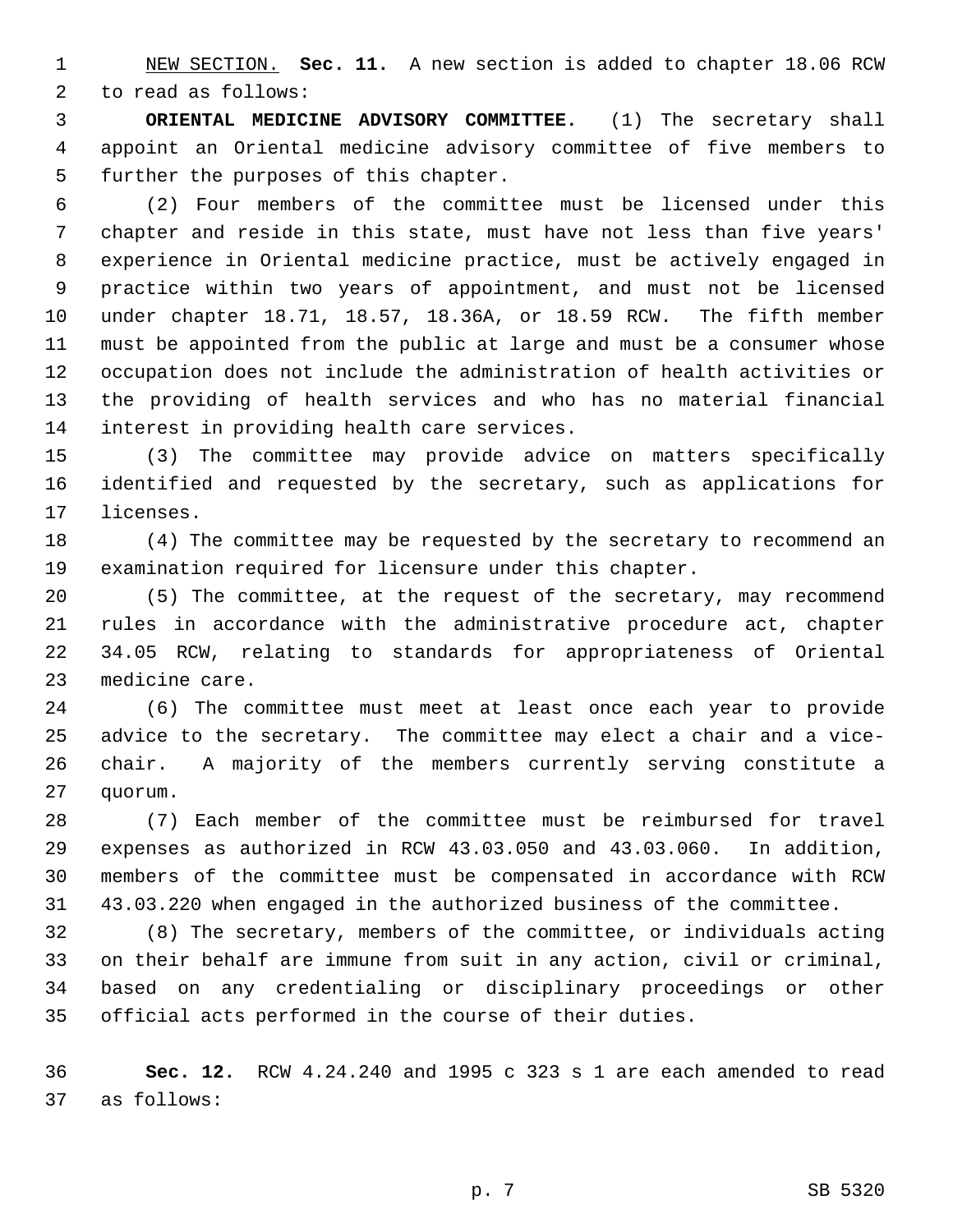1 (1)(a) A person licensed by this state to provide health care or 2 related services( $(\frac{1}{2})$ ) including, but not limited to, ((a licensed 3 acupuncturist)) an Oriental medicine practitioner, a physician, 4 osteopathic physician, dentist, nurse, optometrist, podiatric physician 5 and surgeon, chiropractor, physical therapist, psychologist, 6 pharmacist, optician, ((physician's)) physician assistant, osteopathic 7 physician's assistant, nurse practitioner, including, in the event such 8 person is deceased, his or her estate or personal representative;

 9 (b) An employee or agent of a person described in subparagraph (a) 10 of this subsection, acting in the course and scope of his or her 11 employment, including, in the event such employee or agent is deceased, 12 his or her estate or personal representative; or

13 (c) An entity, whether or not incorporated, facility, or 14 institution employing one or more persons described in subparagraph (a) 15 of this subsection, including, but not limited to, a hospital, clinic, 16 health maintenance organization, or nursing home; or an officer, 17 director, trustee, employee, or agent thereof acting in the course and 18 scope of his or her employment, including in the event such officer, 19 director, employee, or agent is deceased, his or her estate or personal 20 representative;

21 shall be immune from civil action for damages arising out of the good 22 faith performance of their duties on such committees, where such 23 actions are being brought by or on behalf of the person who is being 24 evaluated.

25 (2) No member, employee, staff person, or investigator of a 26 professional review committee shall be liable in a civil action as a 27 result of acts or omissions made in good faith on behalf of the 28 committee; nor shall any person be so liable for filing charges with or 29 supplying information or testimony in good faith to any professional 30 review committee; nor shall a member, employee, staff person, or 31 investigator of a professional society, of a professional examining or 32 licensing board, of a professional disciplinary board, of a governing 33 board of any institution, or of any employer of professionals be so 34 liable for good faith acts or omissions made in full or partial 35 reliance on recommendations or decisions of a professional review 36 committee or examining board.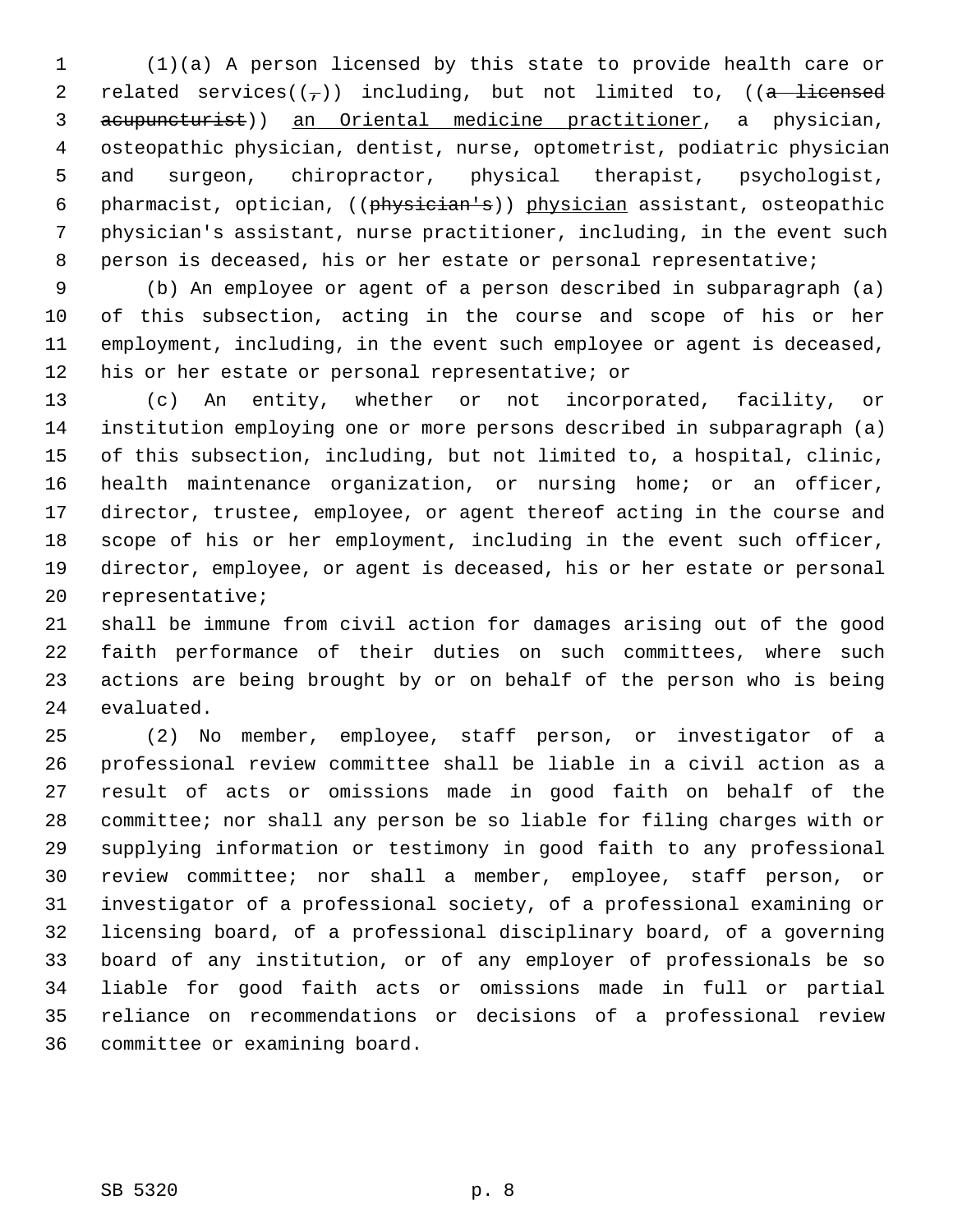1 **Sec. 13.** RCW 4.24.290 and 1995 c 323 s 2 are each amended to read 2 as follows:

 3 In any civil action for damages based on professional negligence 4 against a hospital which is licensed by the state of Washington or 5 against the personnel of any such hospital, or against a member of the 6 healing arts including, but not limited to, an ((acupuncturist)) 7 Oriental medicine practitioner licensed under chapter 18.06 RCW, a 8 physician licensed under chapter 18.71 RCW, an osteopathic physician 9 licensed under chapter 18.57 RCW, a chiropractor licensed under chapter 10 18.25 RCW, a dentist licensed under chapter 18.32 RCW, a podiatric 11 physician and surgeon licensed under chapter 18.22 RCW, or a nurse 12 licensed under chapter 18.79 RCW, the plaintiff in order to prevail 13 shall be required to prove by a preponderance of the evidence that the 14 defendant or defendants failed to exercise that degree of skill, care, 15 and learning possessed at that time by other persons in the same 16 profession, and that as a proximate result of such failure the 17 plaintiff suffered damages, but in no event shall the provisions of 18 this section apply to an action based on the failure to obtain the 19 informed consent of a patient.

20 **Sec. 14.** RCW 7.70.020 and 1995 c 323 s 3 are each amended to read 21 as follows:

22 As used in this chapter "health care provider" means either:

23 (1) A person licensed by this state to provide health care or 24 related services( $(\tau)$ ) including, but not limited to, ((a licensed 25 acupuncturist)) an Oriental medicine practitioner, a physician, 26 osteopathic physician, dentist, nurse, optometrist, podiatric physician 27 and surgeon, chiropractor, physical therapist, psychologist, 28 pharmacist, optician, ((physician's)) physician assistant, midwife, 29 osteopathic physician's assistant, nurse practitioner, or physician's 30 trained mobile intensive care paramedic, including, in the event such 31 person is deceased, his or her estate or personal representative;

32 (2) An employee or agent of a person described in part (1) above, 33 acting in the course and scope of his employment, including, in the 34 event such employee or agent is deceased, his or her estate or personal 35 representative; or

36 (3) An entity, whether or not incorporated, facility, or 37 institution employing one or more persons described in part (1) above,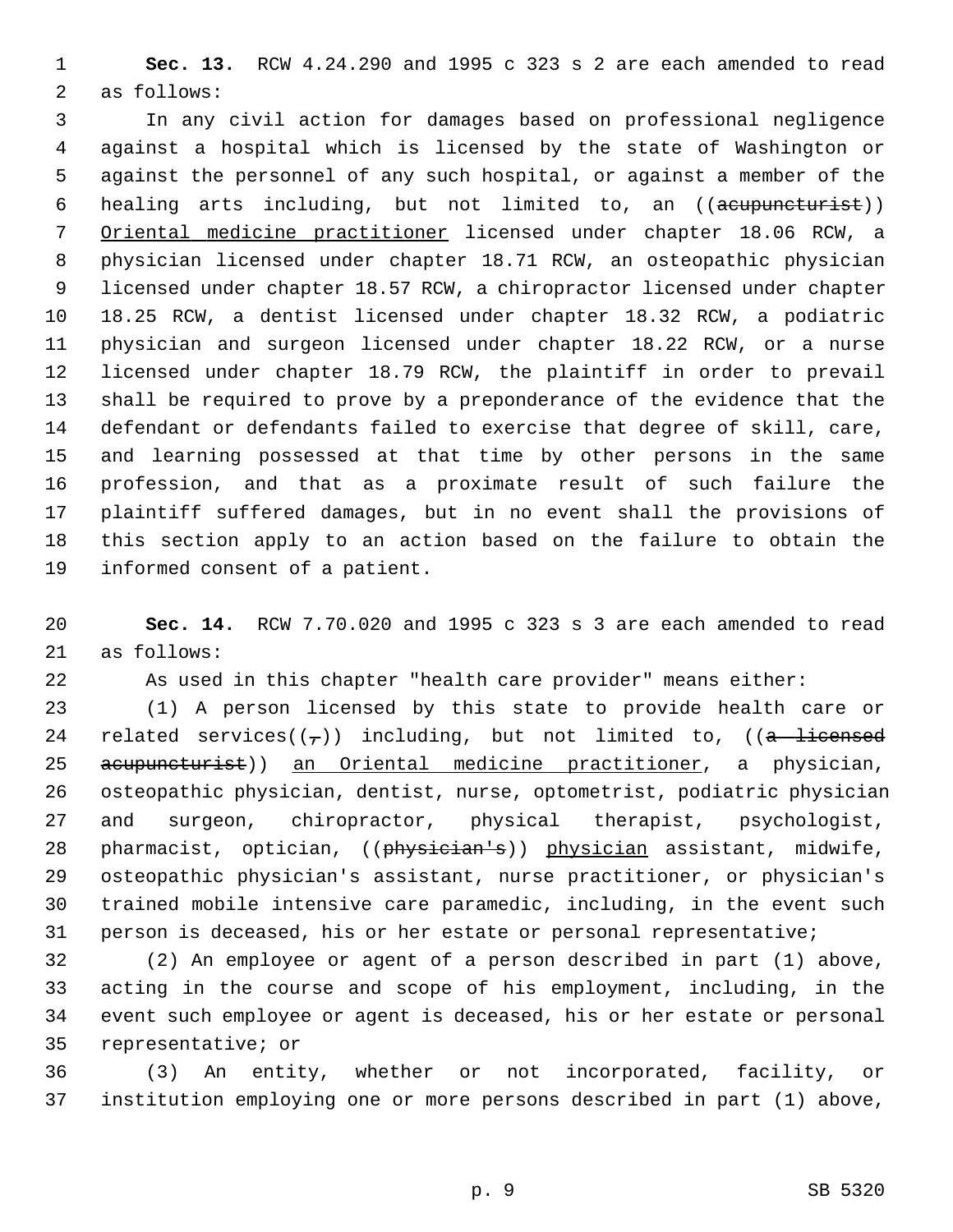1 including, but not limited to, a hospital, clinic, health maintenance 2 organization, or nursing home; or an officer, director, employee, or 3 agent thereof acting in the course and scope of his or her employment, 4 including in the event such officer, director, employee, or agent is 5 deceased, his or her estate or personal representative.

 6 **Sec. 15.** RCW 18.120.020 and 2001 c 251 s 26 are each amended to 7 read as follows:

 8 The definitions in this section apply throughout this chapter 9 unless the context clearly requires otherwise.

10 (1) "Applicant group" includes any health professional group or 11 organization, any individual, or any other interested party which 12 proposes that any health professional group not presently regulated be 13 regulated or which proposes to substantially increase the scope of 14 practice of the profession.

15 (2) "Certificate" and "certification" mean a voluntary process by 16 which a statutory regulatory entity grants recognition to an individual 17 who (a) has met certain prerequisite qualifications specified by that 18 regulatory entity, and (b) may assume or use "certified" in the title 19 or designation to perform prescribed health professional tasks.

20 (3) "Grandfather clause" means a provision in a regulatory statute 21 applicable to practitioners actively engaged in the regulated health 22 profession prior to the effective date of the regulatory statute which 23 exempts the practitioners from meeting the prerequisite qualifications 24 set forth in the regulatory statute to perform prescribed occupational 25 tasks.

26 (4) "Health professions" means and includes the following health 27 and health-related licensed or regulated professions and occupations: 28 Podiatric medicine and surgery under chapter 18.22 RCW; chiropractic 29 under chapter 18.25 RCW; dental hygiene under chapter 18.29 RCW; 30 dentistry under chapter 18.32 RCW; denturism under chapter 18.30 RCW; 31 dispensing opticians under chapter 18.34 RCW; hearing instruments under 32 chapter 18.35 RCW; naturopaths under chapter 18.36A RCW; embalming and 33 funeral directing under chapter 18.39 RCW; midwifery under chapter 34 18.50 RCW; nursing home administration under chapter 18.52 RCW; 35 optometry under chapters 18.53 and 18.54 RCW; ocularists under chapter 36 18.55 RCW; osteopathic medicine and surgery under chapters 18.57 and 37 18.57A RCW; pharmacy under chapters 18.64 and 18.64A RCW; medicine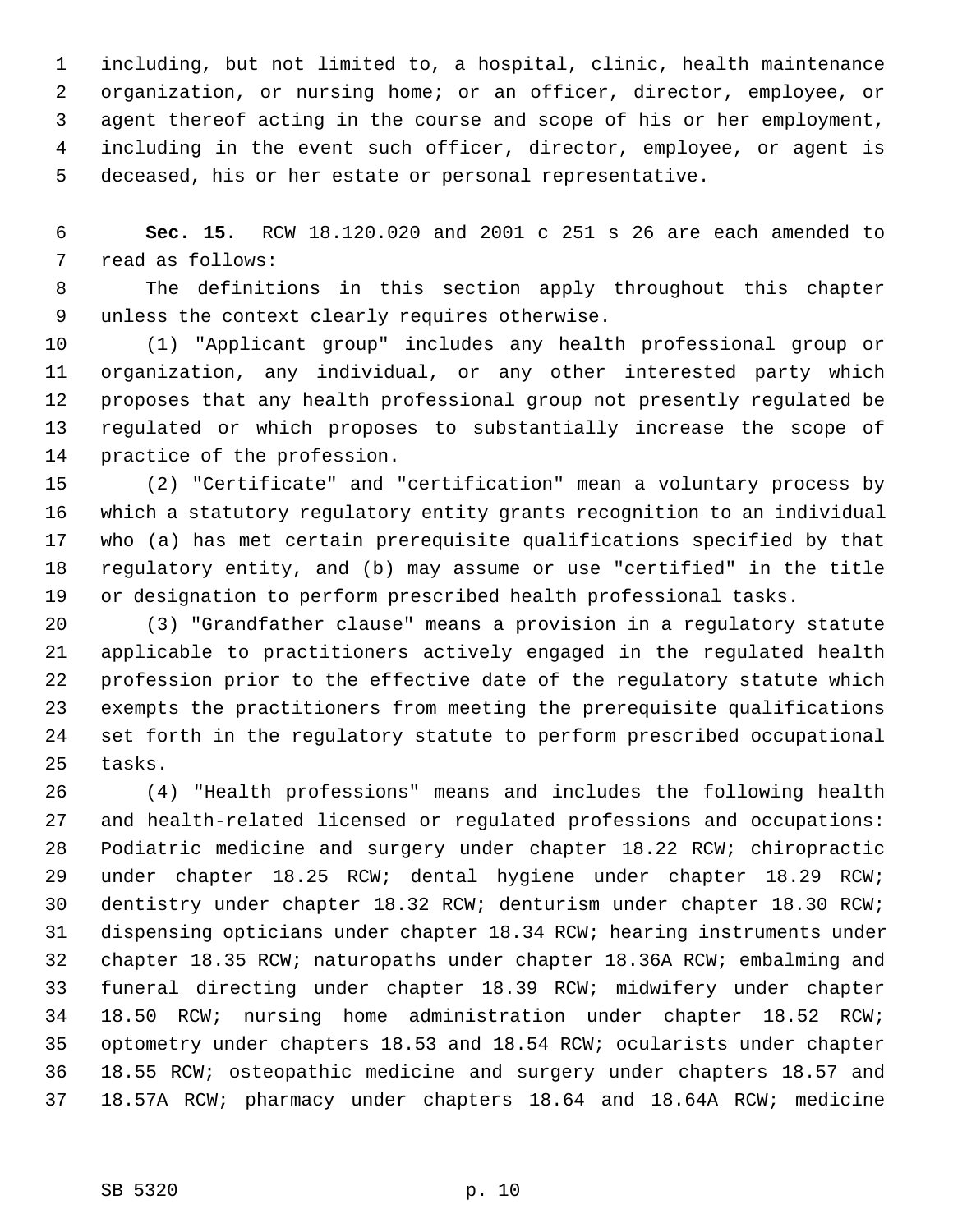1 under chapters 18.71 and 18.71A RCW; emergency medicine under chapter 2 18.73 RCW; physical therapy under chapter 18.74 RCW; practical nurses 3 under chapter 18.79 RCW; psychologists under chapter 18.83 RCW; 4 registered nurses under chapter 18.79 RCW; occupational therapists 5 licensed under chapter 18.59 RCW; respiratory care practitioners 6 licensed under chapter 18.89 RCW; veterinarians and veterinary 7 technicians under chapter 18.92 RCW; health care assistants under 8 chapter 18.135 RCW; massage practitioners under chapter 18.108 RCW; 9 ((acupuncturists)) Oriental medicine practitioners licensed under 10 chapter 18.06 RCW; persons registered under chapter 18.19 RCW; persons 11 licensed as mental health counselors, marriage and family therapists, 12 and social workers under chapter 18.225 RCW; dietitians and 13 nutritionists certified by chapter 18.138 RCW; radiologic technicians 14 under chapter 18.84 RCW; and nursing assistants registered or certified 15 under chapter 18.88A RCW.

16 (5) "Inspection" means the periodic examination of practitioners by 17 a state agency in order to ascertain whether the practitioners' 18 occupation is being carried out in a fashion consistent with the public 19 health, safety, and welfare.

20 (6) "Legislative committees of reference" means the standing 21 legislative committees designated by the respective rules committees of 22 the senate and house of representatives to consider proposed 23 legislation to regulate health professions not previously regulated.

24 (7) "License," "licensing," and "licensure" mean permission to 25 engage in a health profession which would otherwise be unlawful in the 26 state in the absence of the permission. A license is granted to those 27 individuals who meet prerequisite qualifications to perform prescribed 28 health professional tasks and for the use of a particular title.

29 (8) "Professional license" means an individual, nontransferable 30 authorization to carry on a health activity based on qualifications 31 which include: (a) Graduation from an accredited or approved program, 32 and (b) acceptable performance on a qualifying examination or series of 33 examinations.

34 (9) "Practitioner" means an individual who (a) has achieved 35 knowledge and skill by practice, and (b) is actively engaged in a 36 specified health profession.

37 (10) "Public member" means an individual who is not, and never was, 38 a member of the health profession being regulated or the spouse of a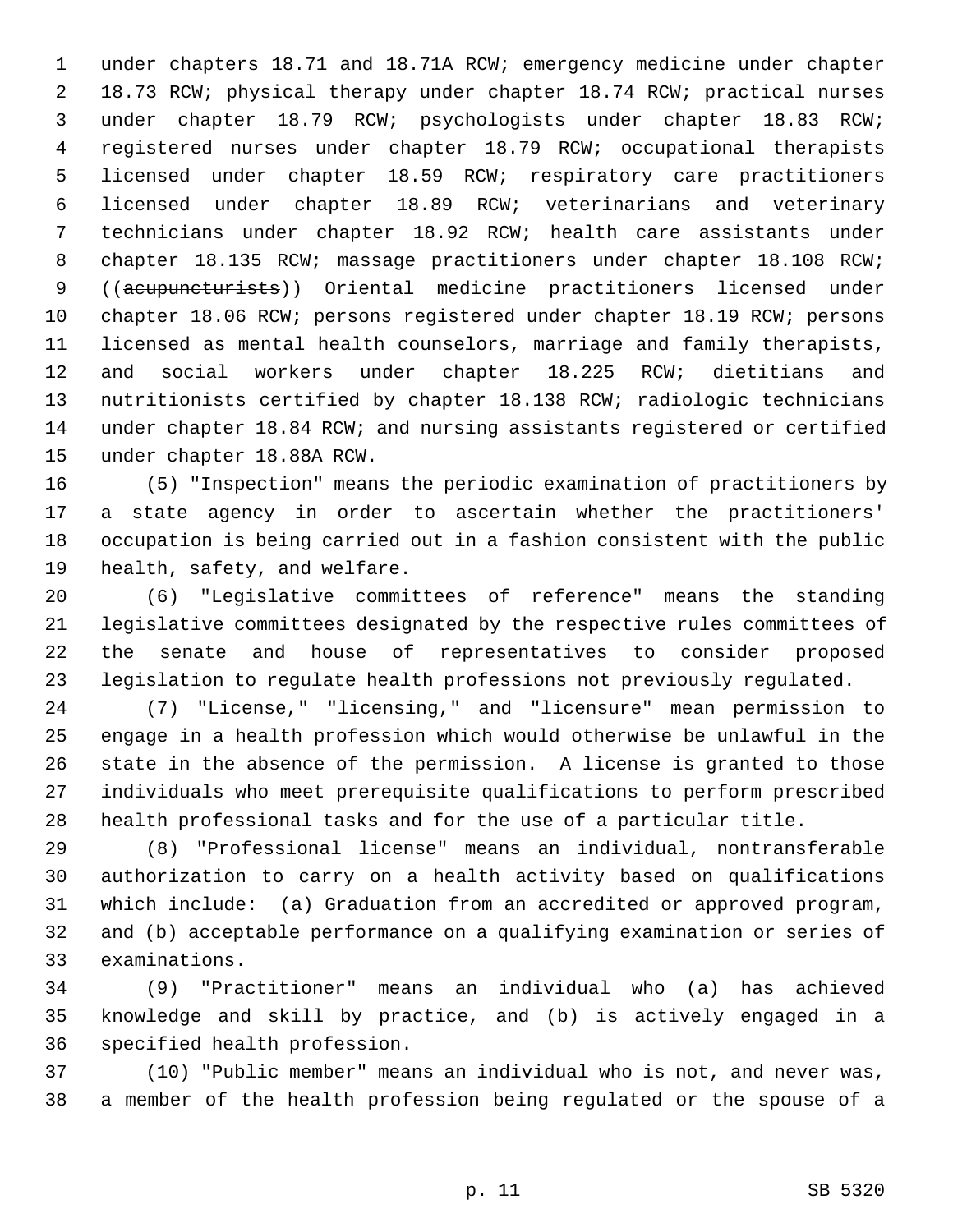1 member, or an individual who does not have and never has had a material 2 financial interest in either the rendering of the health professional 3 service being regulated or an activity directly related to the 4 profession being regulated.

 5 (11) "Registration" means the formal notification which, prior to 6 rendering services, a practitioner shall submit to a state agency 7 setting forth the name and address of the practitioner; the location, 8 nature and operation of the health activity to be practiced; and, if 9 required by the regulatory entity, a description of the service to be 10 provided.

11 (12) "Regulatory entity" means any board, commission, agency, 12 division, or other unit or subunit of state government which regulates 13 one or more professions, occupations, industries, businesses, or other 14 endeavors in this state.

15 (13) "State agency" includes every state office, department, board, 16 commission, regulatory entity, and agency of the state, and, where 17 provided by law, programs and activities involving less than the full 18 responsibility of a state agency.

19 **Sec. 16.** RCW 18.130.040 and 2009 c 2 s 16 (Initiative Measure No. 20 1029) are each amended to read as follows:

21 (1) This chapter applies only to the secretary and the boards and 22 commissions having jurisdiction in relation to the professions licensed 23 under the chapters specified in this section. This chapter does not 24 apply to any business or profession not licensed under the chapters 25 specified in this section.

26 (2)(a) The secretary has authority under this chapter in relation 27 to the following professions:

28 (i) Dispensing opticians licensed and designated apprentices under 29 chapter 18.34 RCW;

30 (ii) Naturopaths licensed under chapter 18.36A RCW;

31 (iii) Midwives licensed under chapter 18.50 RCW;

32 (iv) Ocularists licensed under chapter 18.55 RCW;

33 (v) Massage operators and businesses licensed under chapter 18.108 34 RCW;

35 (vi) Dental hygienists licensed under chapter 18.29 RCW;

36 (vii) ((Acupuncturists)) Oriental medicine practitioners licensed 37 under chapter 18.06 RCW;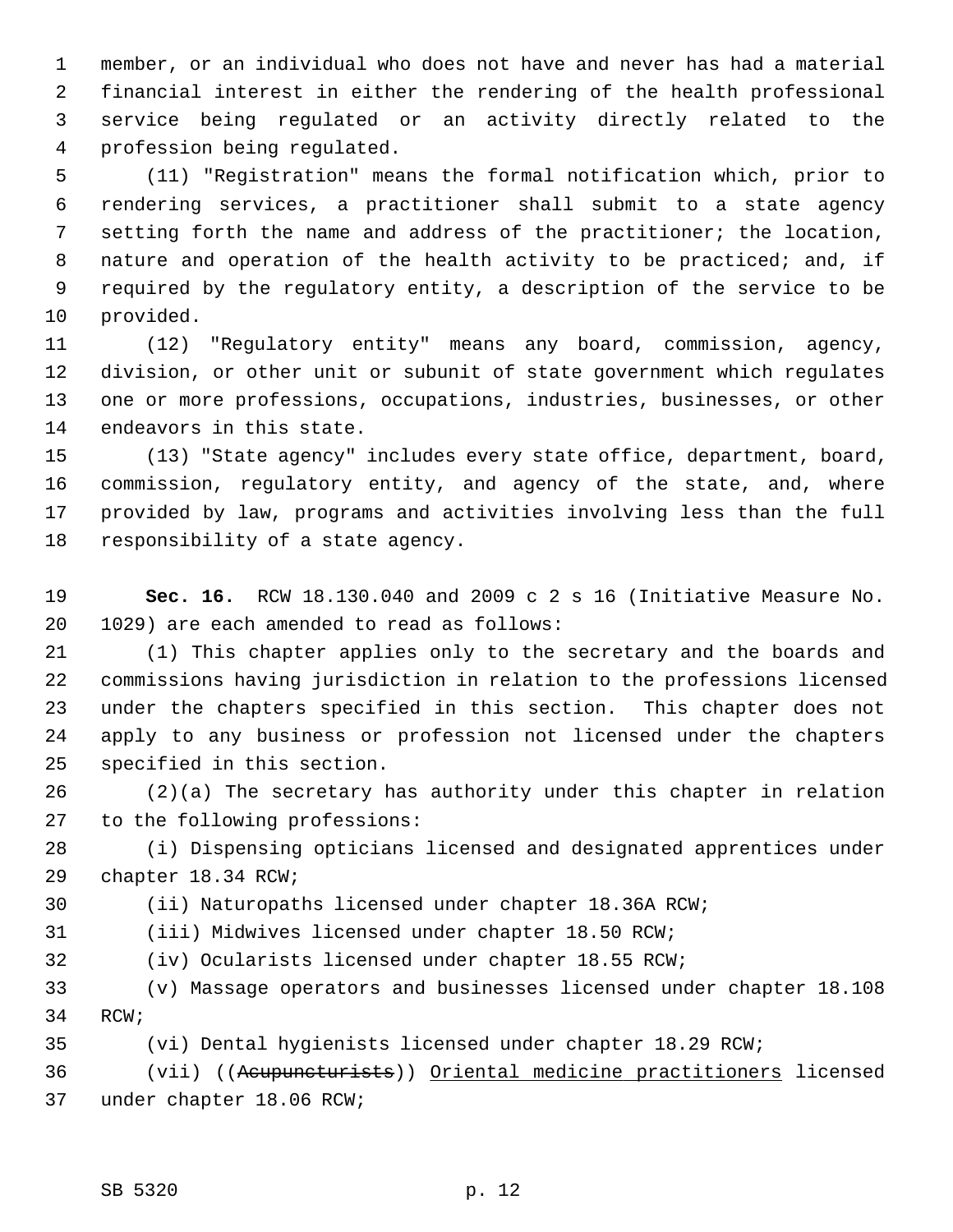1 (viii) Radiologic technologists certified and X-ray technicians 2 registered under chapter 18.84 RCW; 3 (ix) Respiratory care practitioners licensed under chapter 18.89 4 RCW; 5 (x) Persons registered under chapter 18.19 RCW; 6 (xi) Persons licensed as mental health counselors, marriage and 7 family therapists, and social workers under chapter 18.225 RCW; 8 (xii) Persons registered as nursing pool operators under chapter 9 18.52C RCW; 10 (xiii) Nursing assistants registered or certified under chapter 11 18.88A RCW; 12 (xiv) Health care assistants certified under chapter 18.135 RCW; 13 (xv) Dietitians and nutritionists certified under chapter 18.138 14 RCW; 15 (xvi) Chemical dependency professionals certified under chapter 16 18.205 RCW; 17 (xvii) Sex offender treatment providers and certified affiliate sex 18 offender treatment providers certified under chapter 18.155 RCW; 19 (xviii) Persons licensed and certified under chapter 18.73 RCW or 20 RCW 18.71.205; 21 (xix) Denturists licensed under chapter 18.30 RCW; 22 (xx) Orthotists and prosthetists licensed under chapter 18.200 RCW; 23 (xxi) Surgical technologists registered under chapter 18.215 RCW; 24 (xxii) Recreational therapists; 25 (xxiii) Animal massage practitioners certified under chapter 18.240 26 RCW; 27 (xxiv) Athletic trainers licensed under chapter 18.250 RCW; and 28 (xxv) Home care aides certified under chapter 18.88B RCW. 29 (b) The boards and commissions having authority under this chapter 30 are as follows: 31 (i) The podiatric medical board as established in chapter 18.22 32 RCW; 33 (ii) The chiropractic quality assurance commission as established 34 in chapter 18.25 RCW; 35 (iii) The dental quality assurance commission as established in 36 chapter 18.32 RCW governing licenses issued under chapter 18.32 RCW and 37 licenses and registrations issued under chapter 18.260 RCW;

p. 13 SB 5320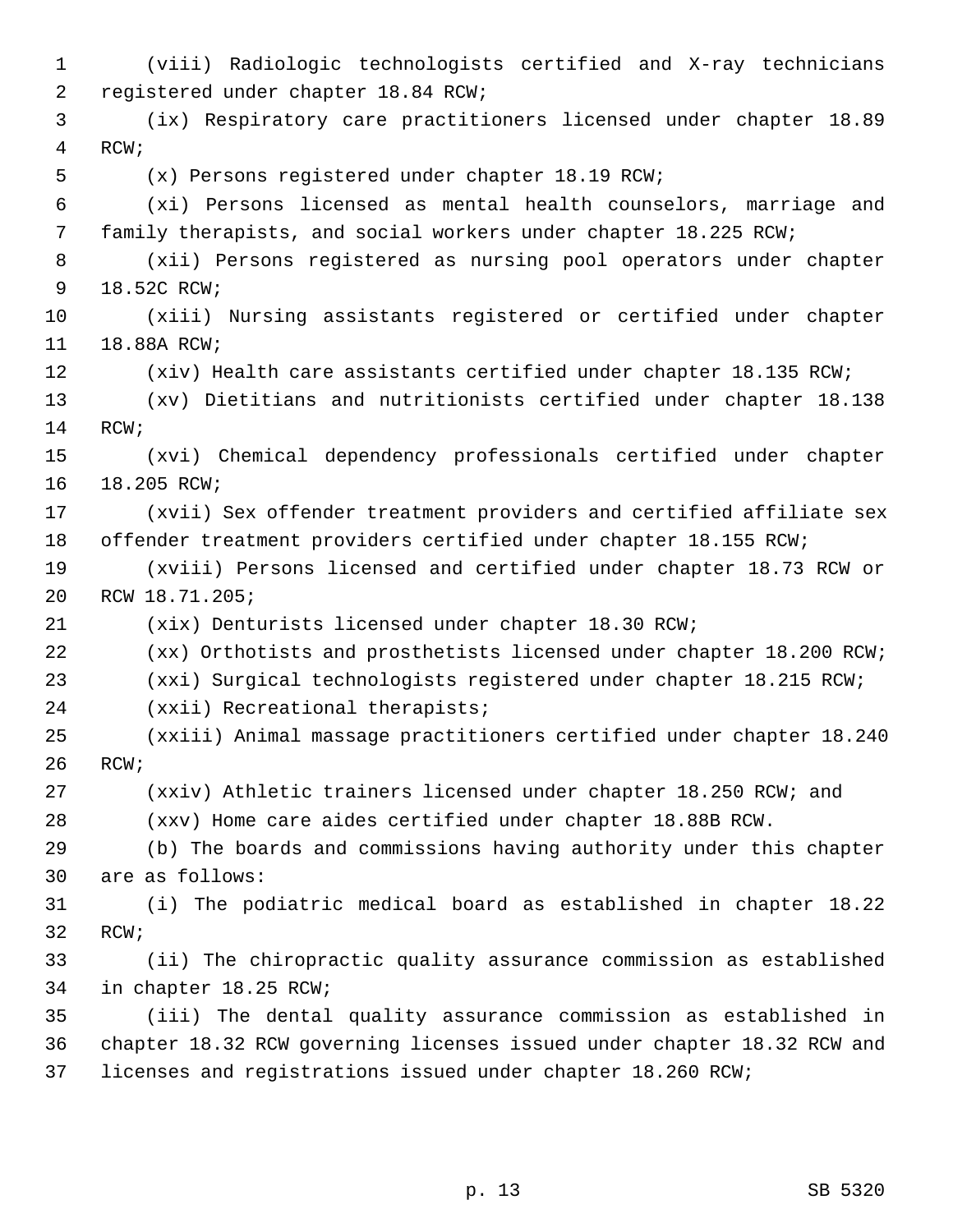1 (iv) The board of hearing and speech as established in chapter 2 18.35 RCW;

 3 (v) The board of examiners for nursing home administrators as 4 established in chapter 18.52 RCW;

 5 (vi) The optometry board as established in chapter 18.54 RCW 6 governing licenses issued under chapter 18.53 RCW;

 7 (vii) The board of osteopathic medicine and surgery as established 8 in chapter 18.57 RCW governing licenses issued under chapters 18.57 and 9 18.57A RCW;

10 (viii) The board of pharmacy as established in chapter 18.64 RCW 11 governing licenses issued under chapters 18.64 and 18.64A RCW;

12 (ix) The medical quality assurance commission as established in 13 chapter 18.71 RCW governing licenses and registrations issued under 14 chapters 18.71 and 18.71A RCW;

15 (x) The board of physical therapy as established in chapter 18.74 16 RCW;

17 (xi) The board of occupational therapy practice as established in 18 chapter 18.59 RCW;

19 (xii) The nursing care quality assurance commission as established 20 in chapter 18.79 RCW governing licenses and registrations issued under 21 that chapter;

22 (xiii) The examining board of psychology and its disciplinary 23 committee as established in chapter 18.83 RCW; and

24 (xiv) The veterinary board of governors as established in chapter 25 18.92 RCW.

26 (3) In addition to the authority to discipline license holders, the 27 disciplining authority has the authority to grant or deny licenses. 28 The disciplining authority may also grant a license subject to 29 conditions.

30 (4) All disciplining authorities shall adopt procedures to ensure 31 substantially consistent application of this chapter, the Uniform 32 Disciplinary Act, among the disciplining authorities listed in 33 subsection (2) of this section.

34 **Sec. 17.** RCW 43.70.110 and 2007 c 259 s 11 are each amended to 35 read as follows:

36 (1) The secretary shall charge fees to the licensee for obtaining 37 a license. After June 30, 1995, municipal corporations providing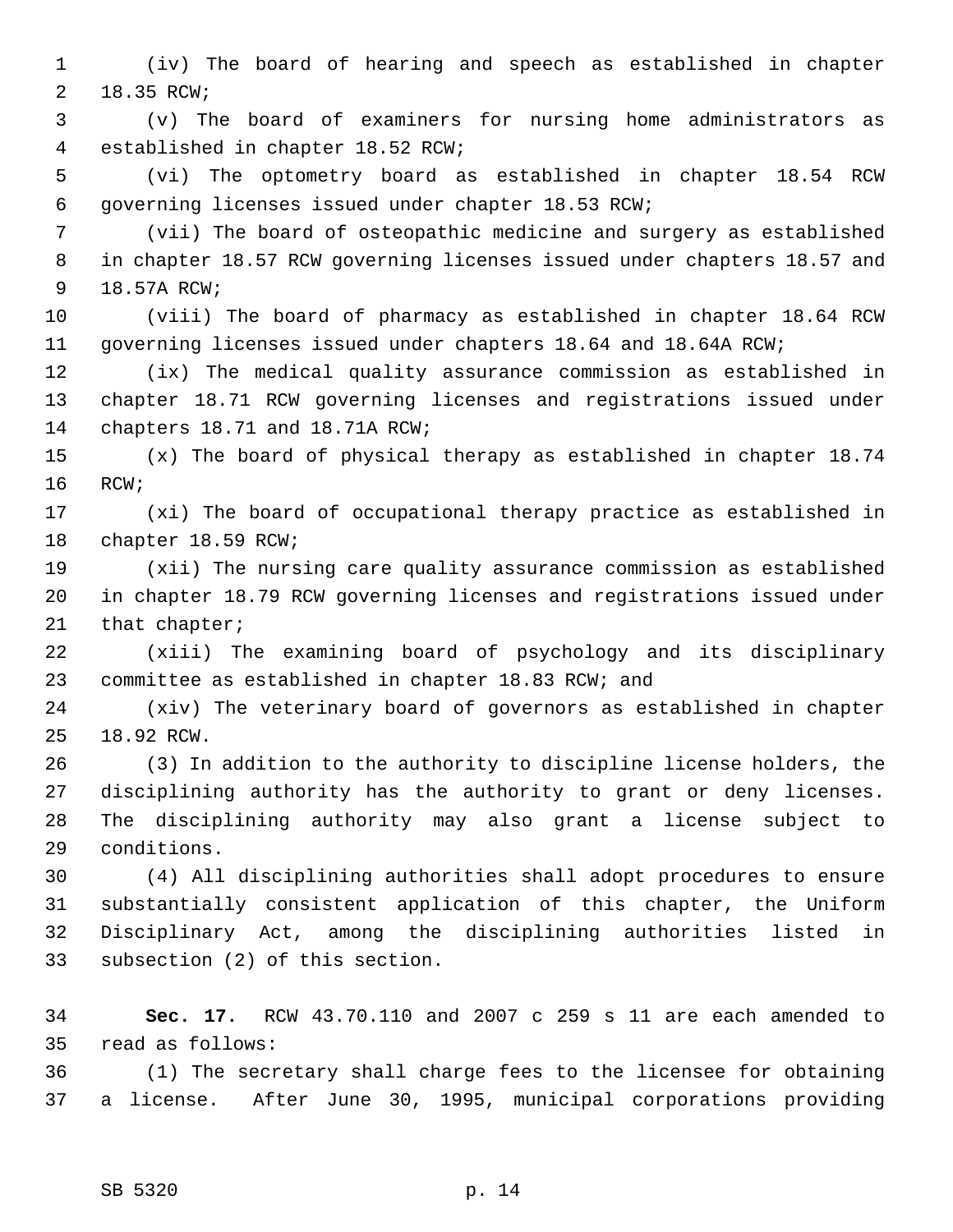1 emergency medical care and transportation services pursuant to chapter 2 18.73 RCW shall be exempt from such fees, provided that such other 3 emergency services shall only be charged for their pro rata share of 4 the cost of licensure and inspection, if appropriate. The secretary 5 may waive the fees when, in the discretion of the secretary, the fees 6 would not be in the best interest of public health and safety, or when 7 the fees would be to the financial disadvantage of the state.

 8 (2) Except as provided in subsection (3) of this section, fees 9 charged shall be based on, but shall not exceed, the cost to the 10 department for the licensure of the activity or class of activities and 11 may include costs of necessary inspection.

12 (3) License fees shall include amounts in addition to the cost of 13 licensure activities in the following circumstances:

14 (a) For registered nurses and licensed practical nurses licensed 15 under chapter 18.79 RCW, support of a central nursing resource center 16 as provided in RCW 18.79.202, until June 30, 2013;

17 (b) For all health care providers licensed under RCW 18.130.040, 18 the cost of regulatory activities for retired volunteer medical worker 19 licensees as provided in RCW 18.130.360; and

20 (c) For physicians licensed under chapter 18.71 RCW, physician 21 assistants licensed under chapter 18.71A RCW, osteopathic physicians 22 licensed under chapter 18.57 RCW, osteopathic physicians' assistants 23 licensed under chapter 18.57A RCW, naturopaths licensed under chapter 24 18.36A RCW, podiatrists licensed under chapter 18.22 RCW, chiropractors 25 licensed under chapter 18.25 RCW, psychologists licensed under chapter 26 18.83 RCW, registered nurses licensed under chapter 18.79 RCW, 27 optometrists licensed under chapter 18.53 RCW, mental health counselors 28 licensed under chapter 18.225 RCW, massage therapists licensed under 29 chapter 18.108 RCW, clinical social workers licensed under chapter 30 18.225 RCW, and ((acupuncturists)) Oriental medicine practitioners 31 licensed under chapter 18.06 RCW, the license fees shall include up to 32 an additional twenty-five dollars to be transferred by the department 33 to the University of Washington for the purposes of RCW 43.70.112.

34 (4) Department of health advisory committees may review fees 35 established by the secretary for licenses and comment upon the 36 appropriateness of the level of such fees.